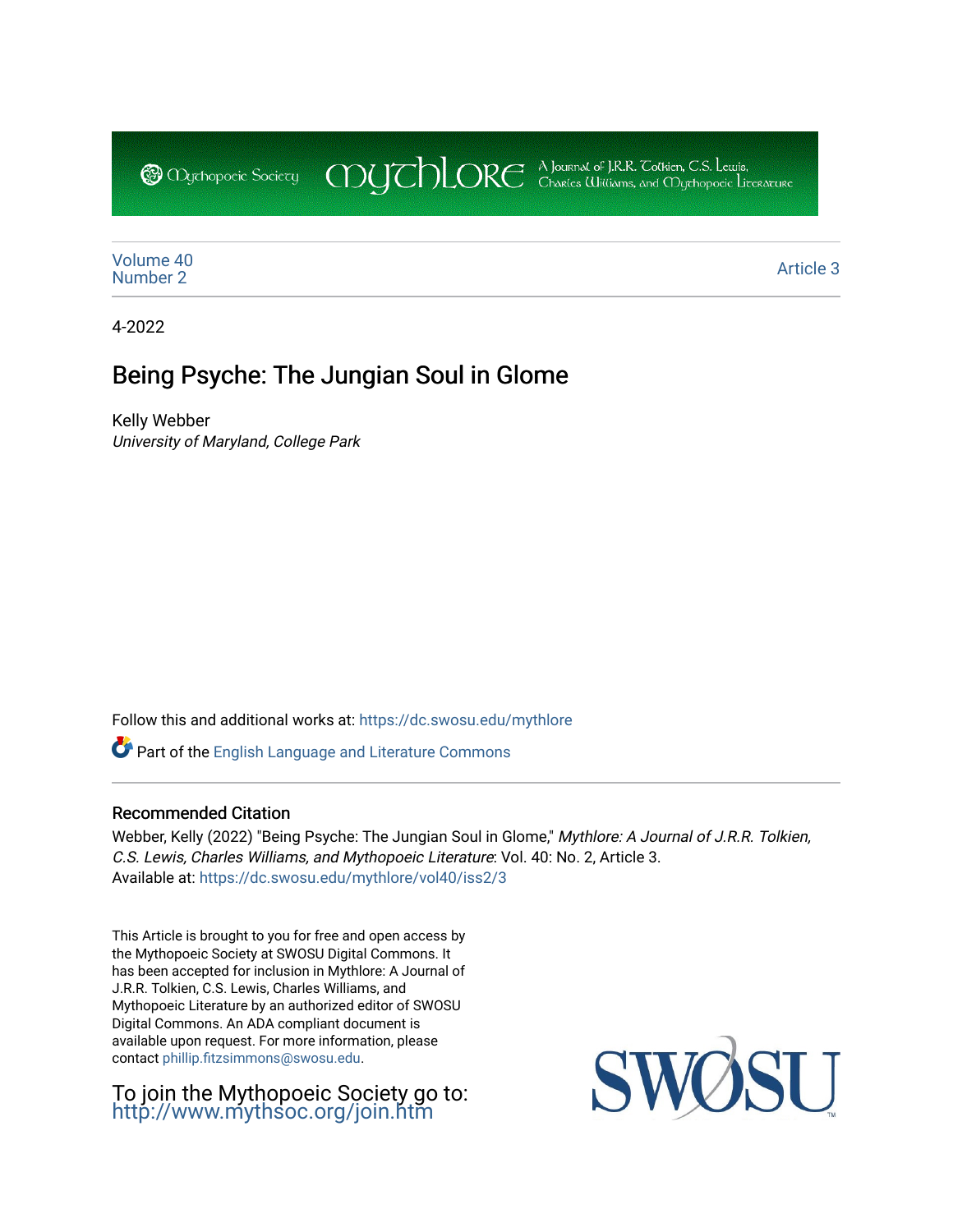## Mythcon 52: The Mythic, the Fantastic, and the Alien

Albuquerque, New Mexico; July 29 - August 1, 2022 <http://www.mythsoc.org/mythcon/mythcon-52.htm>



### Abstract

In C.S. Lewis's Till We Have Faces, Orual undergoes a psychological transformation as a predecessor to her spiritual conversion. Understanding her psychic journey through the lens of a Jungian archetypal story assists the reader in understanding how she is eventually able to approach the gods bareface.

#### Additional Keywords

Lewis, C.S. Till We Have Faces; Davidman, Joy—Influence on C.S. Lewis; Jungian analysis of C.S. Lewis's works; Anima and anima figures in literature and folklore; Individuation in fantasy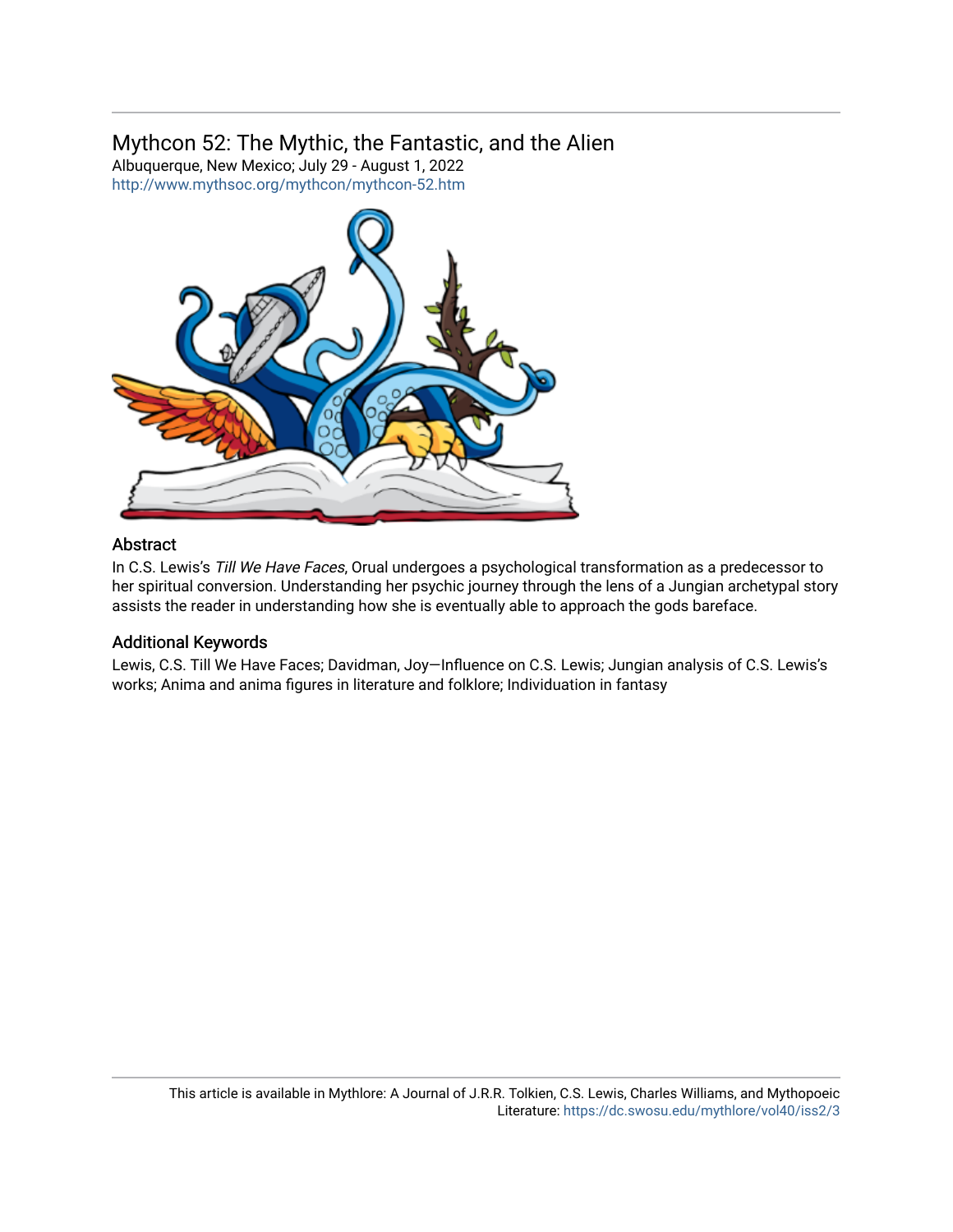

### eing psyche: The JUNGIAN SOUL IN GLOODE

KELLY WEBBER

 $\blacktriangledown$ .S. Lewis was haunceo by the myth of Eros ano <code>Dsyche</code> ever since his C.S. Lewis was haunceo by che coych of Eros and Dsyche ever since his<br>C days as an undergraduate at Oxford University. In *The Golden Ass* by Apuleius, an old woman tells the story of Eros and Psyche to a weeping girl in an attempt to comfort her after the destruction of her marriage. The woman describes three sisters, all illustrious in beauty, but the youngest, Psyche, appears to be an incarnation of Venus herself. Psyche's sisters plan to sabotage her marriage to the winged son of Venus out of envy. Lewis attempted to write his myth retold twice, once in couplets and once as a ballad, but with Psyche's eldest sister, Orual, "in the right and the gods in the wrong" (Myers 2). Years later, he returned to his rendition of the tale, composing *Till We Have Faces*  [*TWHF*] as his final novel, which he considered to be his finest literary achievement. However, in this version, Orual is not in the right and the gods in the wrong. On the contrary, Orual comes to learn that the gods were the answer she sought all along.

Her eventual surrender to the divine would not be possible without the psychological transformation she undergoes throughout the novel. Many readers identify the connections between *TWHF* and the analytical psychology of Swiss psychiatrist Carl Gustav Jung. Lewis was deeply familiar with Jung's work (Myers 197) and Jungian concepts are so prominent in the novel that Lewis anticipated his readers would bring the theories to his text. In a letter to a reader named Patricia, he said that he expected "some Jungianisms do come in" (*Letters*  to Children 107).<sup>1</sup> Jung offers a set of tools that assist the reader in understanding Orual's psychic process that culminates with her conversion. *TWHF* re-imagines the myth of Eros and Psyche with an emphasis on the deepest recesses of Orual's psyche.

Jung and Lewis shared the belief that myth is a dwelling-place of deep truth. Jung posited that "myths are first and foremost psychic phenomena that reveal the nature of the soul" (Jung, *The Archetypes and the Collective Unconscious*  ["Archetypes"] 6). Myths reveal the archetypes, the psychic structures that exist in the unconscious. While Jung analyzed myth in psychological terms, Lewis

<sup>1</sup> Lewis assured Patricia that he intended the primary framework of his novel to be Christian, not Jungian. In the pre-Christian world of Glome, Orual speaks to the god she meets.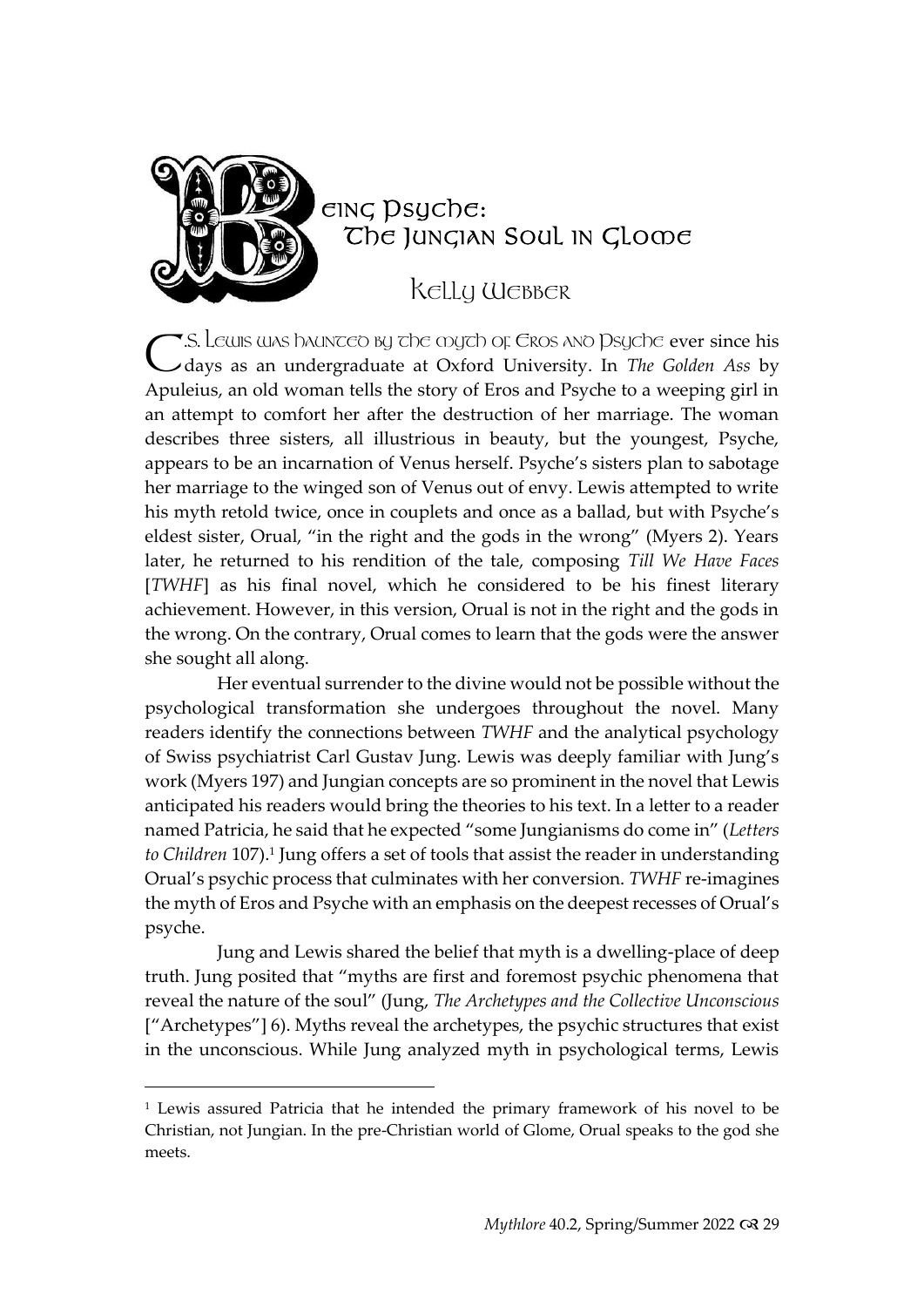turned to myth for theological truth. He held that the Christian myth was just as valuable, if not more so, than any system of beliefs: "A man who disbelieved the Christian story as fact but continually fed on it as myth would, perhaps, be more spiritually alive than one who assented and did not think much about it" ("Myth Became Fact" 59). He believed that many myths, from Norse to Egyptian, pointed toward Christianity.<sup>2</sup> Both Jung's and Lewis's views of myth contribute to a holistic understanding of *TWHF* as a source of psychological and spiritual truth. The myth of Eros and Psyche tells an archetypal story in which the soul (Psyche) is wed to love (Eros). In Lewis's rendition, the eldest sister of Psyche must embark on an internal journey through her psyche (and the archetypes that exist within her own unconscious) to meet the God of Love. She "undergoes a 'psychic journey' into the dark realm inside her psyche, i.e., the unknown part of her selfhood" (Chou 341). Orual's journey through her psyche is completed with her submission to divinity, symbolic of Christian conversion. Her psychological transformation allows her to discover the spiritual truth that Lewis found abundant in myth. The psychological and spiritual implications of the novel are best understood when examined together. To examine Orual's psychological transformation alone misses the message Lewis intended to convey. On the other hand, Orual's conversion would not be possible if not for her journey through the self.

Orual intends to make her complaint of the god as if "before a judge"  $(1.1.3)$ ,<sup>3</sup> but after "the change which the writing wrought in [her]" (II.1.287), redirects her critique toward herself. Her writing is "a labour of sifting and sorting, separating motive from motive and both from pretext" (II.1.290) that challenges her previous assumptions about the gods. As a result of her labor, Orual's memoir becomes no longer the complaint she intends to write, but a documentation of her psychological process Jung called "individuation." In *Bareface: A Guide to C.S. Lewis's Last Novel,* Doris T. Myers states that individuation is "the basis of Orual's whole story. […] The awareness that comes from writing her response to the story is the real beginning of her individuation" (201-202). As a result of her individuation process, Orual's psyche becomes more balanced, and she is a distinctly more reliable narrator. Her spiritual and psychological transformation are a change wrought within her, but also result in a change in character noted by Arnom in his postscript when he describes Orual as "the most wise, just, valiant, fortunate, and merciful of all the princes known in our parts of the world" (II.4.352). She no longer blames the gods for

<sup>2</sup> In "Myth Became Fact," Lewis noted that the myths of Balder and Osiris point to the story of Christ, the myth that became fact (59).

<sup>3</sup> Citations are given in book.chapter.page format.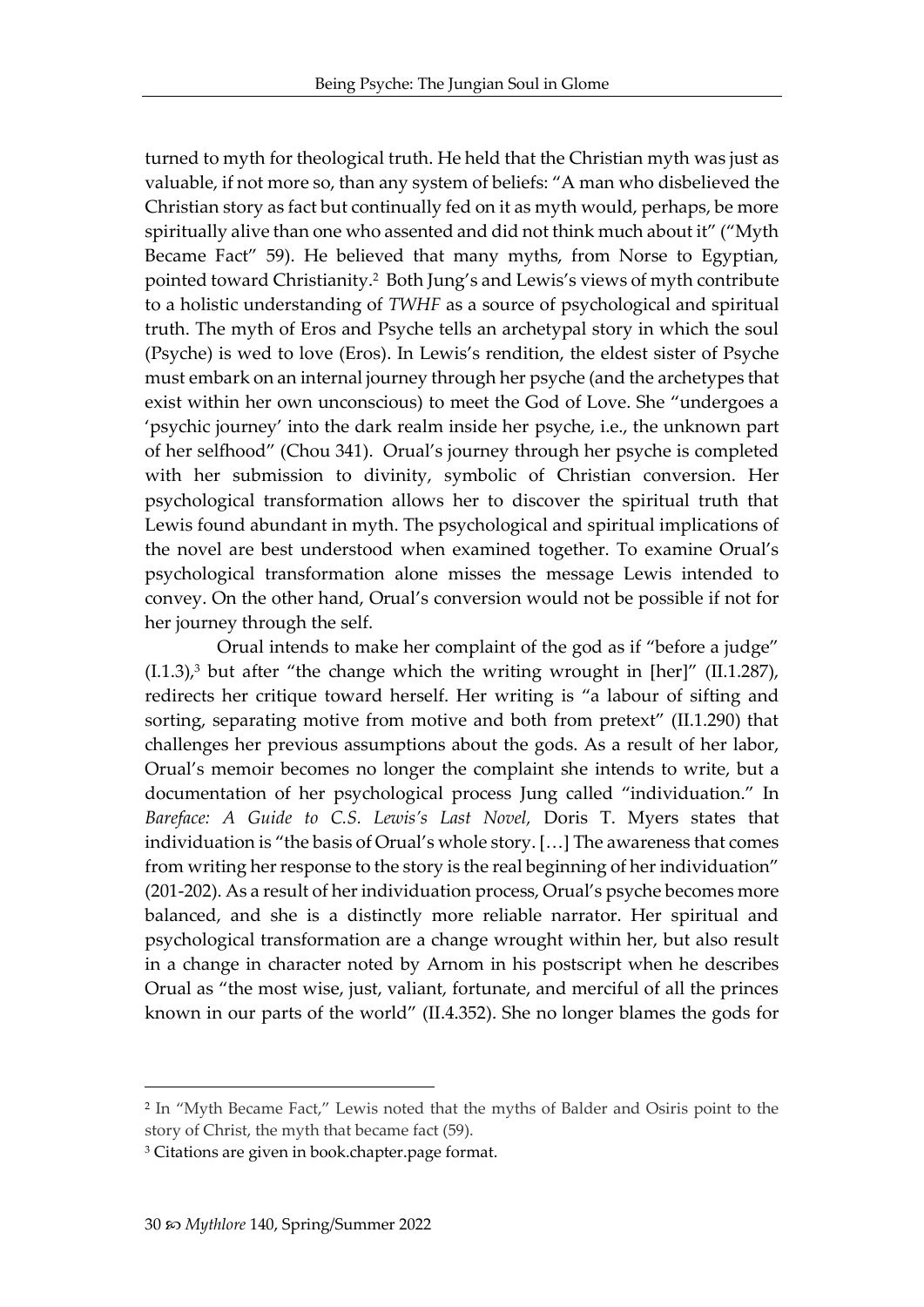withholding answers, but finds that the gods are the answer she sought all along.

Key to Orual's individuation is the recognition of her shadow. Jung identified integration of the shadow (the dark, unknown aspect of the self) as the first step of self-analysis. He also emphasized the immense difficulty of confronting and integrating the shadow, noting that it is often met with considerable resistance. Jung reminisced on an encounter with one particular patient who resisted his initial confrontation of his shadow. "A forty-five-yearold patient who had suffered from a compulsive neurosis since he was twenty and had become completely cut off from the world once said to me: 'But I can never admit to myself that I've wasted the best twenty-five years of my life!'" (*Aion: Researches into the Phenomenology of the Self* [*Aion*] 10). Orual expresses a similar sentiment when she laments the incorrect premises of her complaint: "It would be better to rewrite it from the beginning, but I think there's no time for that" (II.1.287). Through the process of writing her complaint to the gods, Orual comes to reflect on her falsehoods.

Orual is unable to gain sight of her shadow when her view is obstructed by the veil. She believes that her veil is one of her greatest strengths (259), but uses it to hide the ugliness of her soul as well as her face. There are two distinct instances in which the removal of the veil allows for Orual to progress in her journey through the soul: first in her vision of the Pillar Room, and later before the gods. In the Pillar Room, Orual sees herself in the mirror as Ungit. Her ugliness in both face and character are too painful to admit, and her recognition of herself nearly drives her to suicide. In her next vision, she is unveiled before the gods. She must read her complaint, baring her lies, selfishness, and ugliness to the judge and countless gazers. Without confronting the parts of herself that she would rather hide behind the veil, Orual would have been unable to approach the gods bareface.

When Orual begins writing, her soul is not unlike the faceless black stone that represents Ungit when "in the furthest recess of her house where she sits it is so dark that you cannot see her well" (I.1.2). The Priest claims that "holy places are dark places" (I.5.58); the holiest, darkest place depicted in the novel is not the house of Ungit, but Orual's psyche. To answer Orual's question to the Fox (I.13.161), perhaps there are such things as soul-houses. In addition to the house of Ungit, there are a number of rooms and houses in the novel that illustrate various aspects of Orual's psyche. In his note following the novel, Lewis declared that when composing his rendition of the myth "[t]he central alteration in my own version consists in making Psyche's palace invisible to normal mortal eyes" (356). Orual is unable to see Psyche's palace on the Mountain, and believes she is playing a game. Before undergoing the psychic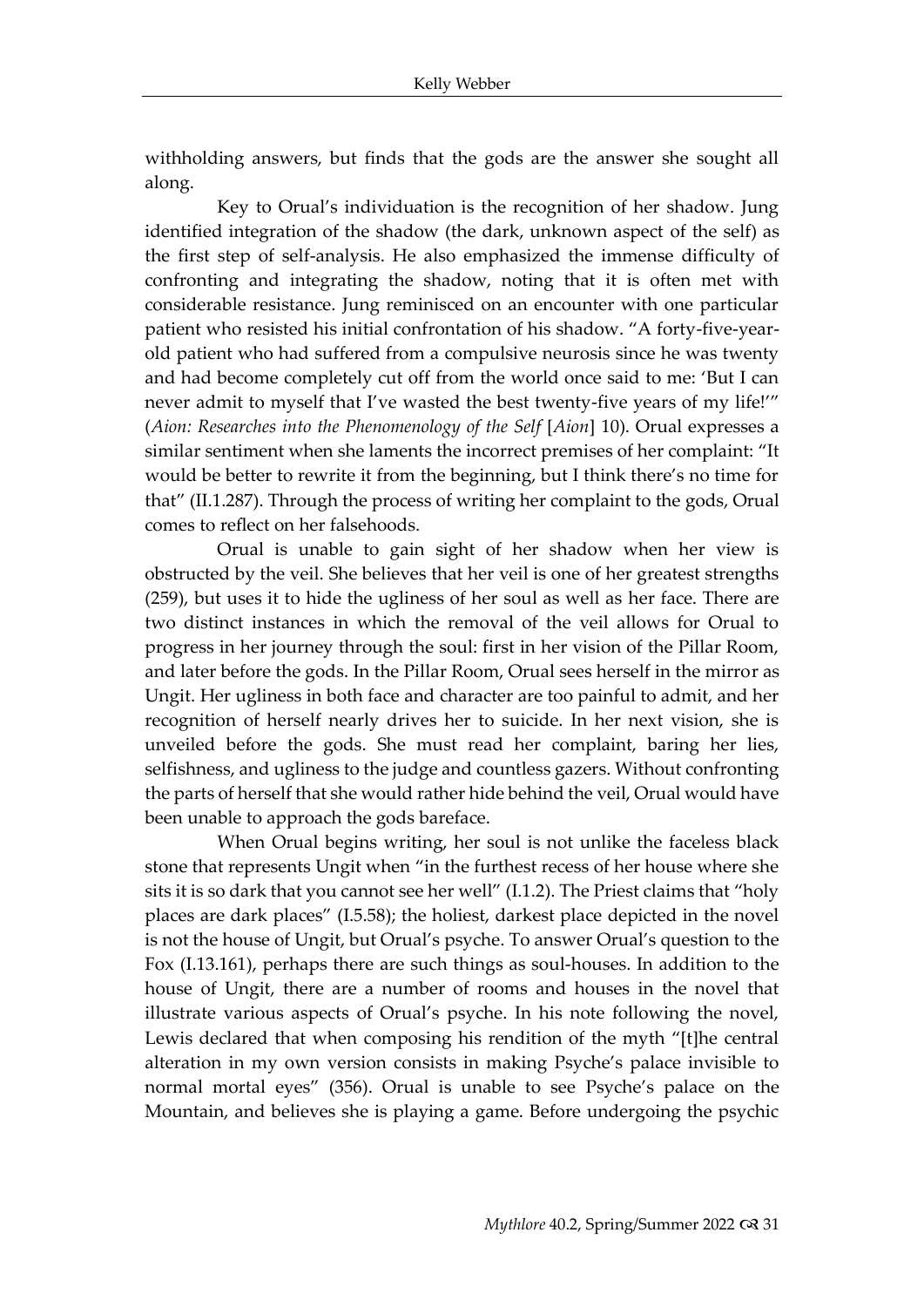process of individuation, Orual is blind to what brings Psyche such abundant joy.

Orual's vision of digging through the layers of the Pillar Room is a physical representation of her digging through the depths of her soul to arrive at a conclusion that fills her with despair. Myers makes the connection between Orual in the Pillar Room with Jung's representation of the human personality in "Mind and Earth." Jung also paints a picture of the soul as a house, with an upper-story built in the nineteenth century and a ground floor from the sixteenth century (though modeled on an eleventh century tower). Under the ground floor is a Roman cellar, and under that a "choked up cave" with stone tools lying on the floor. The Pillar Room evokes imagery similar to Jung's cave. Orual uses the tools to dig until she sees the part of her that she detests the most. Of what lies beneath the surface of the cave, Jung said "we remain totally unconscious" (*Civilization in Transition* 31). Orual digs to find a layer of the soulhouse so deep and dark that she cannot dig any deeper. In her next vision, she finds herself in the warm sunlight under blue skies. Perhaps this is what Psyche means when she says "[D]eath opens a door out of a little, dark room (that's all the life we have known before it) into a great, real place where the true sun shines and we shall meet—" (I.7.83-84).

In her final vision, Orual must read her complaint out loud. She writes of the vision four days later after being found lying in the grass. "We may still wonder *where* exactly is the channel for the mortal Orual to undergo these transcendental and surreal experiences" (Chou 352). It is not clarified exactly where or how her encounter with the god took place, though she describes it as "certainly vision and no dream" (*TWHF* II.5.325). Christine Hsiu-Chin Chou offers her answer: "the psyche *is* the sacred locality wherein each human being can discover the truth of selfhood, meet with the numinous face to face, and even recover or restore the sanctity of his or her personhood" (Chou 352). In the vision, the Fox tells Psyche that "all, even Psyche, are born in the house of Ungit. And all must get free from her" (*TWHF* II.4.343). Orual learns that holy places are dark places because she finds her complaints against the gods—and the answer—by delving into the dark, unconscious corners of her own psyche.

Orual refers to her writing as the first step in preparing her for "the gods' surgery" (*TWHF* II.1.287). The probing of her wound is metaphorical, but elicits the imagery of penetrating the surface identities (i.e. the shadow) to probe the inner psyche. While the writing process and confrontation of the shadow are crucial to Orual's recognition of her flawed beliefs, neither one is her internal work in its entirety. Jung emphasized that integration of the shadow "marks the first stage in the analytic process, and that without it a recognition of anima and animus is impossible" (*Aion* 22). The god's surgery delves into the innermost part of Orual's soul: her anima.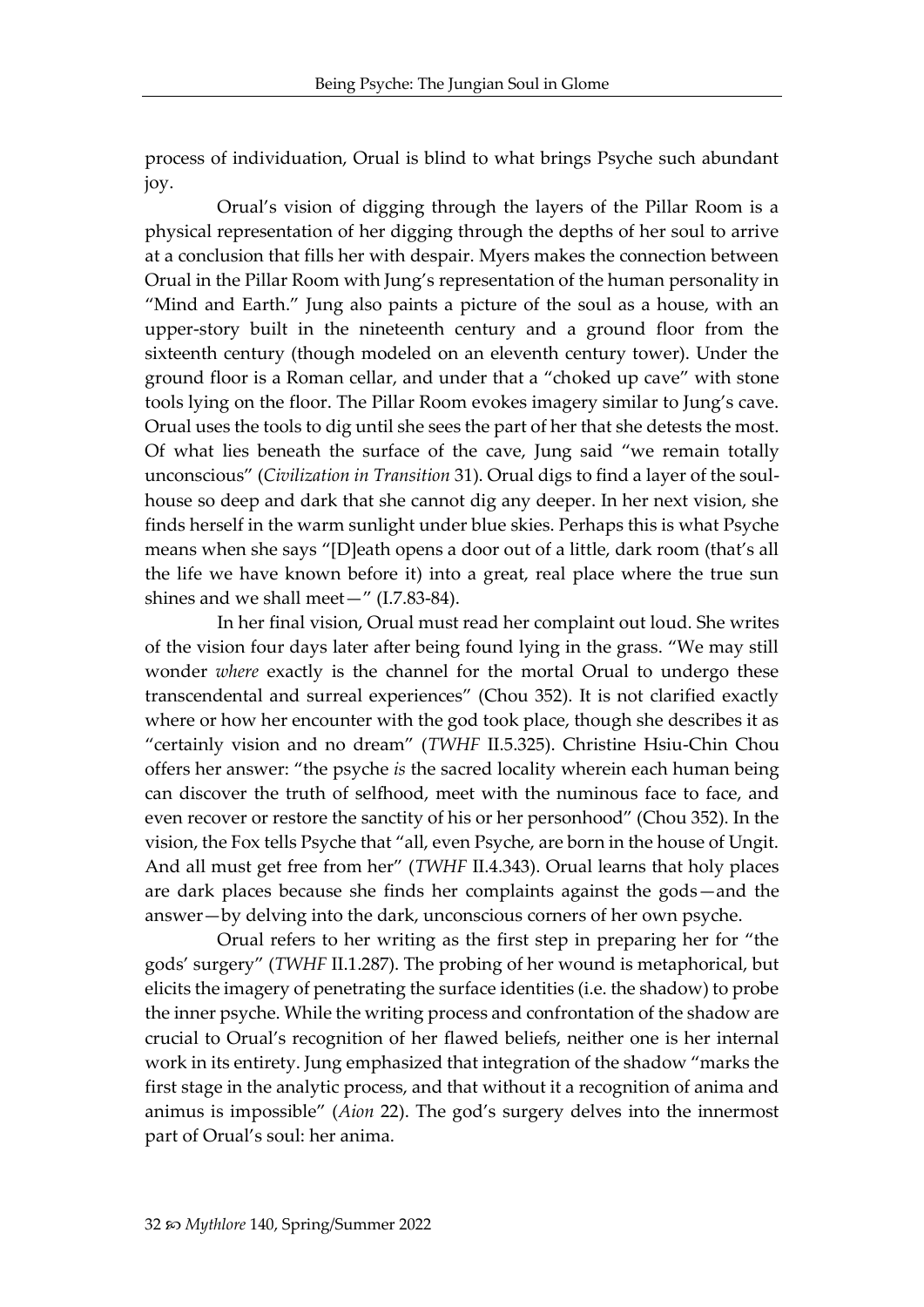During his career, Jung began to evaluate the nature and value of his psychoanalytic work. One topic he pondered was whether his research was science or art. He heard a female "voice" in his mind respond: "It is art" (Jung, *Memories, Dreams, Reflections* 156). He maintained a dialogue with the internalized female voice. The voice grew into a fuller personality, which Jung referred to as an "anima" (the female counterpart to a man) or "animus" (male counterpart to a woman). "While Anima is Greek for soul, Animus is Greek for mind or spirit," Jungian scholar Robin Robertson explains, "because the course of development has already forced a man to integrate his mind, a woman her soul" (122). The goal of man is to develop his soul, and the goal of woman to develop her mind.<sup>4</sup> Despite being a woman, Orual's key task is to develop her soul (anima) rather than her mind (animus). If developing the soul, not the mind, is necessary for Orual's move toward psychic balance, then Lewis's novel is incompatible with the gender dynamic of a woman developing her masculine anima.

Orual believes that she has failed at womanhood, and it would have been better for her to have been born a man. Orual falsely identifies being born as a woman as the root of her misery, even going so far as to claim that "the one sin the gods never forgive us is that of being born women" (I.20.265). She spends much of her life wallowing in self-pity, blaming her gender and her physical appearance. She believes "nature's hand slipped when she made me anyway. If I'm to be hard-featured as a man, why shouldn't I fight like a man too?" (I.17.224). Her father, King Trom, did not want daughters because he found sons more valuable. Even Bardia says "It's a thousand pities, Lady, that you weren't a man. […] You've a man's reach and a quick eye" (I.6.73). She excels in her masculine roles, and must develop her anima by finding harmony with her feminine soul.

In her essay "Recovering Femininity in C.S. Lewis's *Till We Have Faces*," Monika Hilder identifies two types of heroes at play in the text: the classical masculine hero and the spiritual female hero. Hilder argues that Orual succeeds as the classical hero by defeating Argan: "As the 'ugly' but intelligent woman in a patriarchal world that colonizes females, seeing them as either beautiful objects or undesirable chattel, Orual succeeds in becoming a classic 'masculine' hero" (100). After killing Argan, her legs begin to shake, and she feels as if

<sup>4</sup> Jung's descriptions of femininity and masculinity are often considered outdated and sexist by modern standards. Verena Kast believed that Jung used "the established gender stereotypes of his time to define what is female and what is male" (Kast 113). Jung's wife, Emma Jung, contributed her perspective on the contrasexual nature of the anima, stating that men "have to accept what is regarded as less valuable, what is weak, passive, subjective, illogical, bound to nature—in a word, femininity" (*Animus and Anima* 41).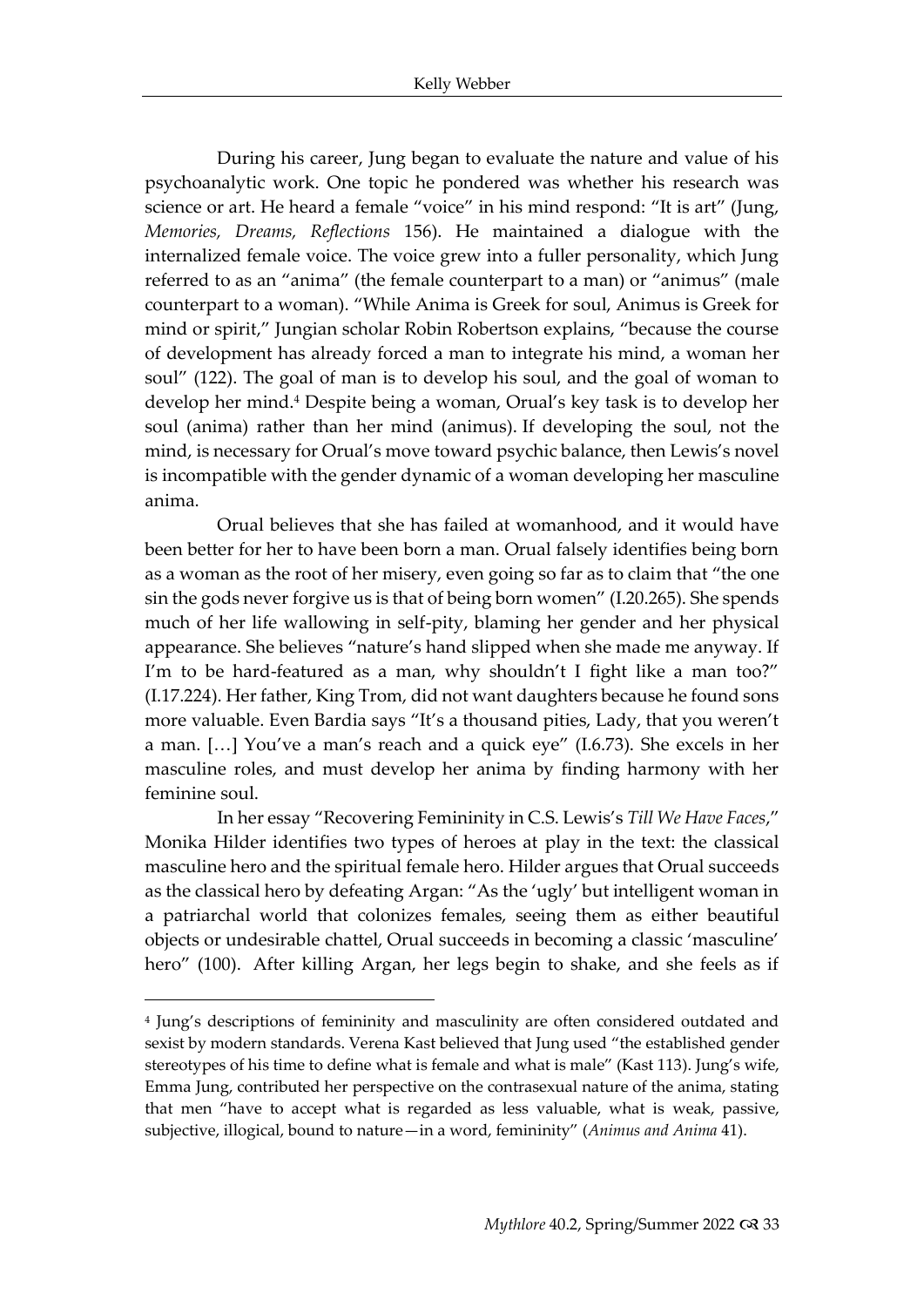something has been taken from her. Orual wonders "if women feel like that when they lose their virginity" (I.19.250). As a woman, Orual should have been beautiful enough to marry a man, consummate the marriage, and live as a wife and mother. Instead, her victory consummates her journey toward becoming the classical masculine hero. Orual becomes not only a woman performing the socio-political role of a man, but outperforms the men in leadership and swordsmanship. Being a female with a feminine anima breaks Jung's conception of gender and the psyche, but breaking gender rules is nothing new for her.

Hilder provides essential insights of Orual's union with Psyche, but Chou notes that her analysis focuses on theological feminism without "the psychic process that changes Orual from a personality of ugliness and disobedience to a protagonist of 'femininity,' i.e. a new creature embodying what Hilder suggests [is] 'the Christian ethos of obedience to the divine'" (Chou 343). Hilder's interpretation of gender in *TWHF* is a crucial addition to the study of the novel that can be further developed by examining the psychic process that leads to Orual following Psyche's lead in feminine heroism. Orual's psychic process demonstrates that the Christian ethos Hilder refers to, obedience to the divine, is the ultimate work of the soul. The psychological and spiritual transformation are inseparable; as Orual grows in character, she turns to Psyche and, eventually, to the gods.

Psyche plays a literal and symbolic role in Orual's transformation. On a literal level, Psyche is the Accursed, left for the god on the mountain, and must complete Ungit's tasks. However, Psyche takes on another role for Orual as a spiritual guide, just as the anima serves the role of "guide to the unconscious" (Hopcke 108). She personifies the spiritual heroism necessary for Orual to become conscious of her feminine anima—to develop her soul. Unlike the shadow, which can become fully known and integrated, the anima is autonomous as a separate aspect of the self. "Though the effects of anima and animus can be made conscious, they themselves are factors transcending consciousness and beyond the reach of perception and volition. Hence they remain autonomous despite the integration of their contents" (*Aion* 20). Psyche's character comes to represent the autonomous aspect of Orual's soul. As a result, Orual's sanctification is contingent on her ability to integrate the spiritual attributes of Psyche with her own self.

Jung described the loss of one's anima as catastrophic, characterized by "a diminution of vitality, of flexibility, and of human kindness" (*Archetypes* 71). Orual exhibits possessiveness over Psyche, telling the gods "She was mine. *Mine*. Do you not know what the word means? Mine! You're thieves, seducers" (II.3.333). She believes that she has a right to Psyche that could not be nullified by any amount of happiness the gods could give her. She is blinded by her own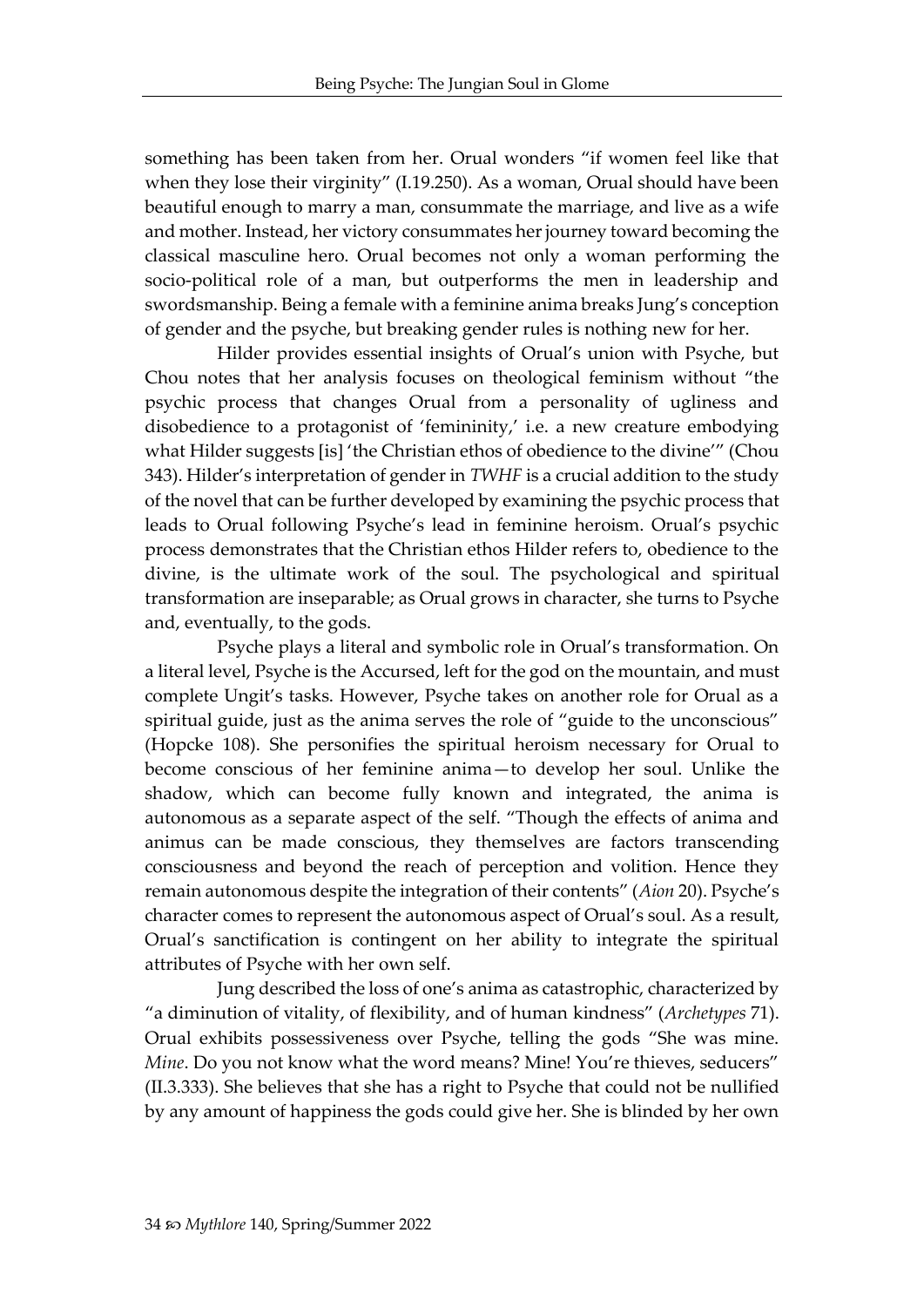egoism and jealousy. In addition to believing that Psyche is her own, Orual believes that *she* is her own, and submission or devotion to god is futile.

In order to be once again united with Psyche, she must cultivate the wisdom leading to the developed stage of the anima.<sup>5</sup> The developed anima serves as a spiritual guide and a mediator between the consciousness and unconsciousness. When Orual meets Psyche on the mountain, "Psyche's depiction as the emblem of the feminine soul is complete. Psyche, 'brightface,' laughing, and, although in tattered clothing, not showing any hint of poverty or suffering […], illustrates the ideal feminine soul who has found fulfillment in union with the masculine divine" (Hilder 128). In an act of selfishness, Orual convinces Psyche to disobey the gods. She wants to keep Psyche for herself. The ugliness that made her unworthy of being the Great Offering is largely characterized by her deluded belief that she is more worthy of Psyche than the gods. When Orual asks King Trom to sacrifice her to the Shadowbrute, he leads her to a mirror and reminds her that Ungit demands the best in the land. Orual believes her physical ugliness is what makes her unworthy as an offering, but it is spiritual ugliness she must overcome. Psyche, who is illustrious in physical and spiritual beauty, is left on the Grey Mountain for the Shadowbrute. In order to be Psyche, Orual must also be an offering. She does not need to be beautiful (in a physical sense) to achieve feminine heroism. Rather, she must emulate Psyche's spiritual beauty in order to achieve union with divinity. "It takes Orual her entire life's journey to overcome her anathema to 'feminine' obedience to the 'masculine' divine. Her journey may be read as the archetypal human journey: an arduous path out of spiritual ugliness into well-being" (Hilder 130). Her ruinous face becomes representative of a ruinous soul that must find beauty in spiritual redemption.

Her visions reveal that Eros's claim "You also shall be Psyche" (I.15.197) is a predictive statement that comes to fruition when Orual takes on the tasks assigned to Psyche by Ungit. It is Orual who "bore the anguish. But [Psyche] achieved the tasks" (II.4.343). Orual took on the concrete labor of sifting and sorting the seeds along with Psyche in her vision while also completing the abstract work of sifting and sorting through her soul. While Orual bore the anguish of the internal sifting, she could not have achieved the task without her psyche, the feminine counterpart. Upon Psyche's return from the land of the dead, Orual declares to Psyche "Never again will I call you mine; but all there is of me shall be yours" (II.4.348). She no longer envies the gods for taking Psyche from her, but becomes an offering herself alongside Psyche. Orual's ugliness

<sup>5</sup> A prominent literary example of a developed anima is Beatrice in Dante's *Inferno*. Dante's fictitious journey through the afterlife is in part to find his lost Beatrice, who serves as a catalyst for his spiritual transformation. Psyche and Beatrice serve similar purposes in their respective stories as the romanticized female and spiritual guide.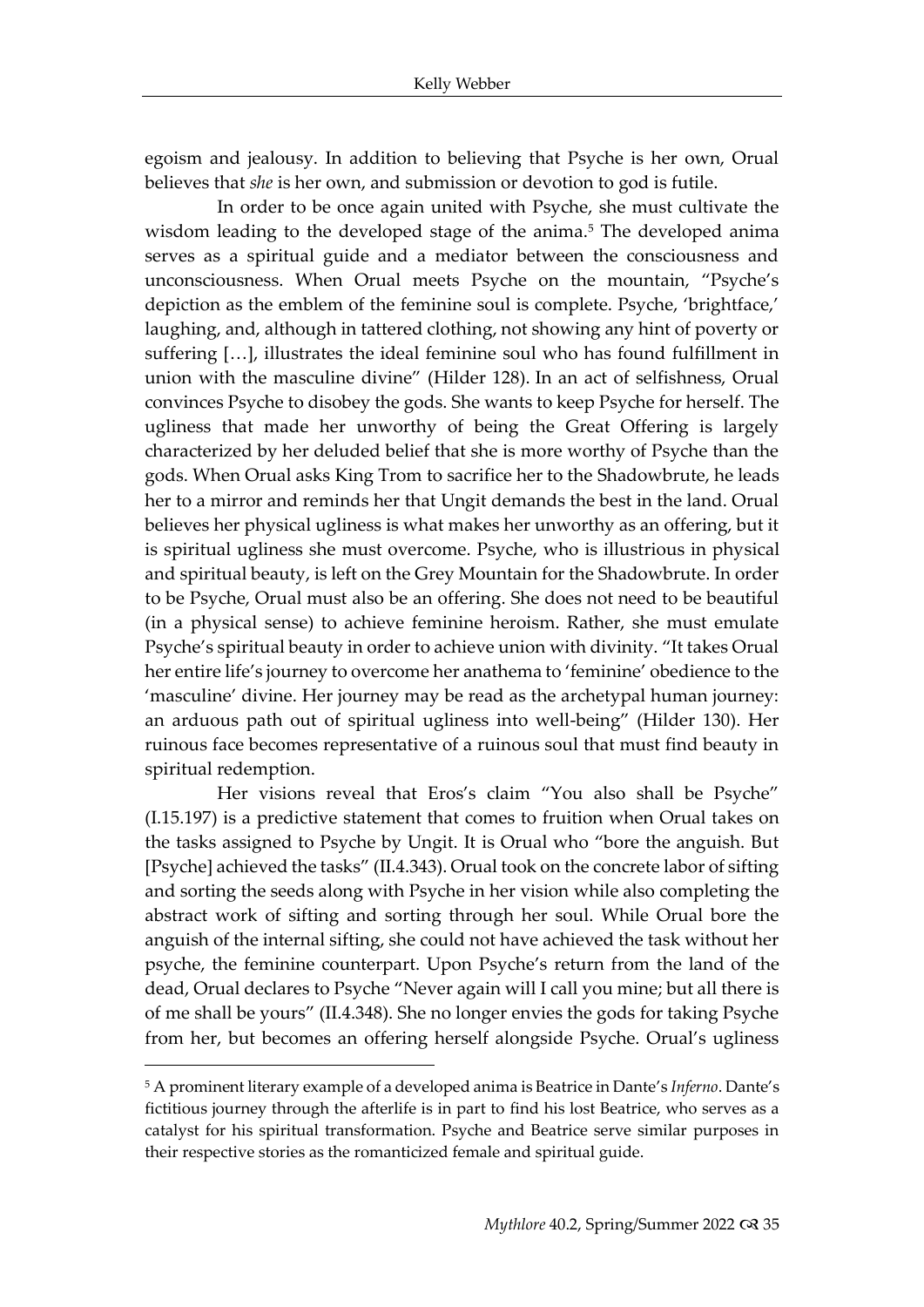"vanishes into the second beautiful Psyche, her true redeemed self" (Hilder 146). Divine beauty could only be achieved through the obedience and devotion modeled by Psyche.

Abigail Santamaria writes in *Joy: Poet, Seeker, and the Woman Who Captivated C.S. Lewis* that Lewis and his wife, Joy Davidman, conceived the novel's premise over a bottle of whiskey and discussion of myth. When Lewis initially read the myth in his atheist days, he claimed that Apuleius got it wrong; rather, he "imagined a version in which Venus was a fable, Psyche's sacrifice a consequence of cultural superstition, and the palace merely her delusion. The sisters, then, were mercifully bringing Psyche into reality" (288). After his conversion, his view of the myth, specifically the actions of Psyche's two sisters, shifted. He began to write from the perspective of the eldest sister and named her Orual. Orual's epiphany in Book II mirrors both Lewis and Davidman's conversion to Christianity. "[Lewis] could have been speaking for both himself and Joy when he wrote of the story, '[I] could be said to have worked on it most of [my] life'" (289). Myers also notes the autobiographical qualities of *Till We Have Faces*: "In Orual we see much of the real Jack Lewis—his loss of his mother, his disrespect for his father, his desire for closeness, his struggle with disbelief" (Myers 2). Davidman and Lewis "infused their parallel spiritual journeys into the narrative" ((Santamaria 289). Similarly, Orual's memoir is the work of her life, documenting every moment that contributed to her psychological development and spiritual conversion. The understanding of Psyche as inseparable from Orual's psyche is not limited to the Jungian conversation of the anima; Psyche is within us all.

Psyche's longing for the Grey Mountain is reflective of a spiritual longing expressed by Davidman's lifelong quest for Fairyland. She imagined Fairyland as a place of perfect love with no suffering. In Fairyland, there is "love without crying, / honey without cloying, / death without dying!" (Davidman 222). Fairyland took its final form in her imagination as heaven (Santamaria 3). The ache in her heart for heaven existed long before her conversion to Christianity. She would visit Fairyland in her dreams (Santamaria 3) and wrote "we always woke, / we never got there" (Davidman 222). When speaking of the Grey Mountain, Psyche describes a similar type of longing that is both wistful and joyous. "It was when I was happiest that I longed most. […] [B]ecause it was so beautiful, it set me longing, always longing. Somewhere else there must be more of it. Everything seemed to be saying, 'Psyche come!'" (I.7.85). Lewis echoes the sentiments of Davidman and Psyche in his essay "Weight of Glory":

In speaking of this desire for our own far off country, which we find in ourselves even now, I feel a certain shyness. I am almost committing an indecency. I am trying to rip open the inconsolable secret in each one of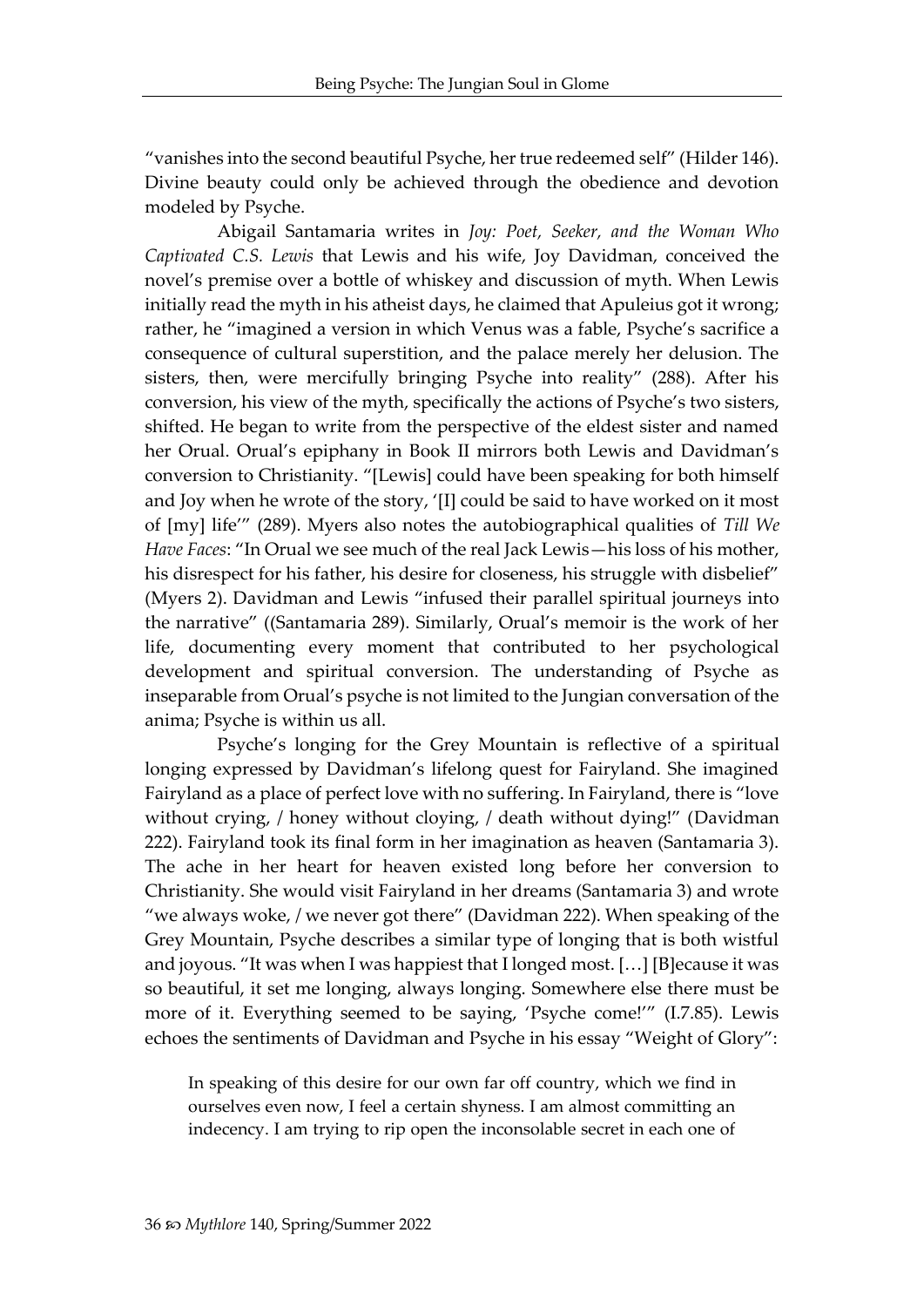you—the secret which hurts so much that you take your revenge on it by calling it names like Nostalgia and Romanticism and Adolescence. ("Weight of Glory" 29-30)

Orual does not understand the longing Psyche, Davidman, and Lewis describe, and cannot even see the palace when Psyche leads her to the stairs of the gate. Her blindness to the palace is not because she is incapable of the inconsolable longing, but because of the work that must first be done within her soul. The writing, the sorting and sifting, the digging—all of it leads to her arrival in the pasture of the gods. The walls are painted with images of Psyche completing the tasks from Orual's visions. The work is done; Orual and Psyche are reunited.

Eros's claim "you shall also be Psyche" is not merely a predictive statement to Orual, but an invitation to the reader to begin the inward journey toward their own dark and holy self. Readers of Lewis's novel can use "[Orual's] pen to probe [their] wound" (II.1.287). Through doing so, Orual and the reader gain a clearer vision of "the Soul's union with Love" (Myers 137). The transformative themes of Lewis's novel are not new concepts, but an ancient myth told anew through his own (and Joy's) spirituality. Orual narrates from within a pre-Christian society, but she speaks to the God she meets: "I know now Lord, why you utter no answer. You are yourself the answer" (II.4.351). Her book begins as a complaint against the gods, but by means of the writing process, is transformed into a prayer. With Orual's journey as a prompt, the reader can also delve into the darkest recesses of their psyche, and thus find the soul's first movement toward the holy. We are all Orual. We are all born in the house of Ungit. And we, too, shall be Psyche.

#### **WORKS CITED**

Alighieri, Dante. *Inferno.* Translated by John Ciardi, 1970, Signet Classics, 2009.

- Apuleius. *The Golden Ass*. Translated by Sarah Ruden, Yale UP, 2011.
- Chou, Christine Hsui-Chin. "The Sacred Space Within: Toward a Psychology of Religion in C.S. Lewis's Till We Have Faces." *Literature and Theology*, vol. 31, no, 3, September 2017, pp. 338–354.
- Davidman, Joy. *A Naked Tree: Love Sonnets to C.S. Lewis and Other Poems. Edited by* Don W. King, Eerdmans, 2015.
- Hilder, Monika B. *Surprised by the Feminine: A Rereading of C.S. Lewis and Gender.* Peter Lang Inc., 2013.

Hopcke, Robert H. *A Guided Tour of the Collected Works of C.G. Jung.* Shambala, 1999.

- Jung, Carl G. *Aion: Researches into the Phenomenology of the Self.* Translated by R.F.C. Hull, Routledge, 2014.
- —. *Civilization in Transition*. Translated by R.F.C. Hull, Princeton UP, 1070.
- —*. Memories, Dreams, Reflections*. Translated by Richard and Clara Winston, edited by Aniela Jaffe, Vintage Books, 1989.